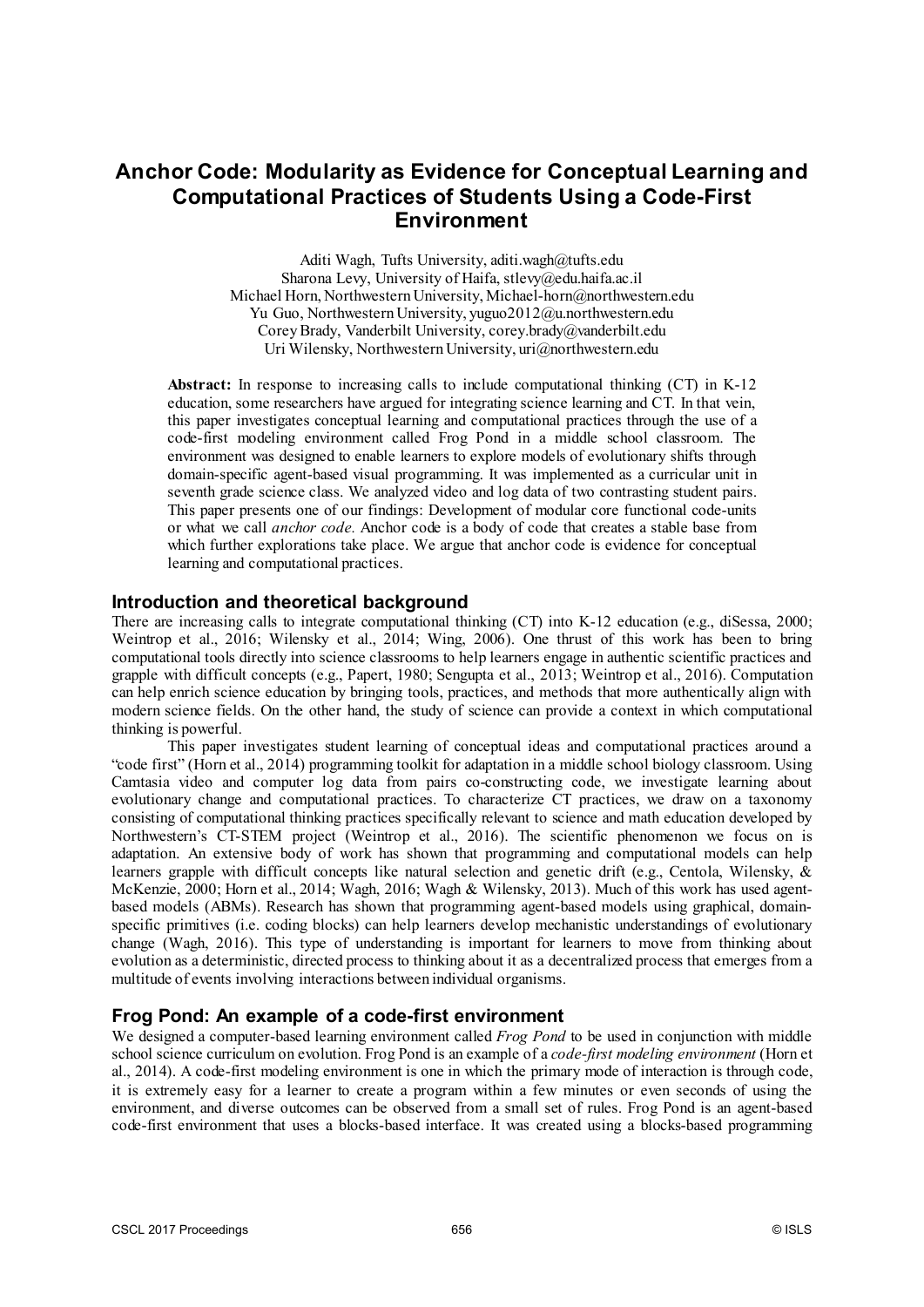environment called NetTango (Horn & Wilensky, 2011) that provides an alternate blocks-based interface to NetLogo (Wilensky, 1999).

In the Frog Pond environment, learners program instructions for a group of frogs in an ecosystem using domain-specific, blocks-based primitives (See Figure 1). There are eight behavioral blocks ("hop", "chirp", "left", "right", "spin", "hunt", "hatch" and "die"), two logic blocks ("if" and "if- else"), and a probability block ("chance"). Students can drag and drop these blocks to construct a program. On running the program, each frog repeatedly enacts the encoded instructions to interact with other frogs and a simulated environment that includes lily pads and flies. Within this environment, variations in frog size have multiple tradeoffs. More information about Frog Pond is available here: http://tidal.northwestern.edu/nettango/. The simulation can result in changes in the frog population: 1) growing bigger or smaller (directional pressure), 2) staying around the same size (stabilizing pressure), or 3) separating into two distinct sub-populations, consisting of larger and smaller individuals (disruptive pressure).



Figure 1. A student-generated program.

# **Frog Pond: The curricular unit**

Students took part in a curricular unit driven by an overarching question: Why are there so many different kinds of living things on earth? To answer this question, we asked students to consider real-life examples of adaptation and to explore mechanisms of adaptation by programming virtual frogs in our simulated ecosystem, *Frog Pond*. Students engaged with five increasingly sophisticated challenges through the unit. Each challenge was designed to foreground concepts related to population dynamics and selection pressures. For example, in Challenge 2, students were asked to create a stable population consisting almost entirely of little frogs. The goal of this challenge was to experiment with directional selection pressure—one that drives organisms' traits in one direction over successive generations.

# **Research question**

As they progressed through the curriculum, what forms of learning about evolutionary change and computational practices were visible in the student pairs' programming approach and discourse around code?

# **Methods**

### Data collection

We implemented the Frog Pond curriculum at a middle school in an ethnically diverse suburb of a large midwestern city. Nearly 130 students from six seventh-grade science classes participated in the unit over a period of 8 classes. About 100 students consented to participate in the study. The science teacher who usually taught these classes led the activities. Students worked in pairs throughout the unit. Camtasia screen capture recordings were collected from these focal students to capture their on-screen work and conversations. We also video recorded whole class interactions with two stationary video cameras.

# Analysis

### Video analysis of student pairs

We selected videos from an early and advanced challenge from two focal pairs as contrasting cases for analysis. Pair 1 had succeeded in both challenges while Pair 2 did not succeed in either. This contrast allowed us to compare learning interactions that resulted in different levels of success. We identified segments in which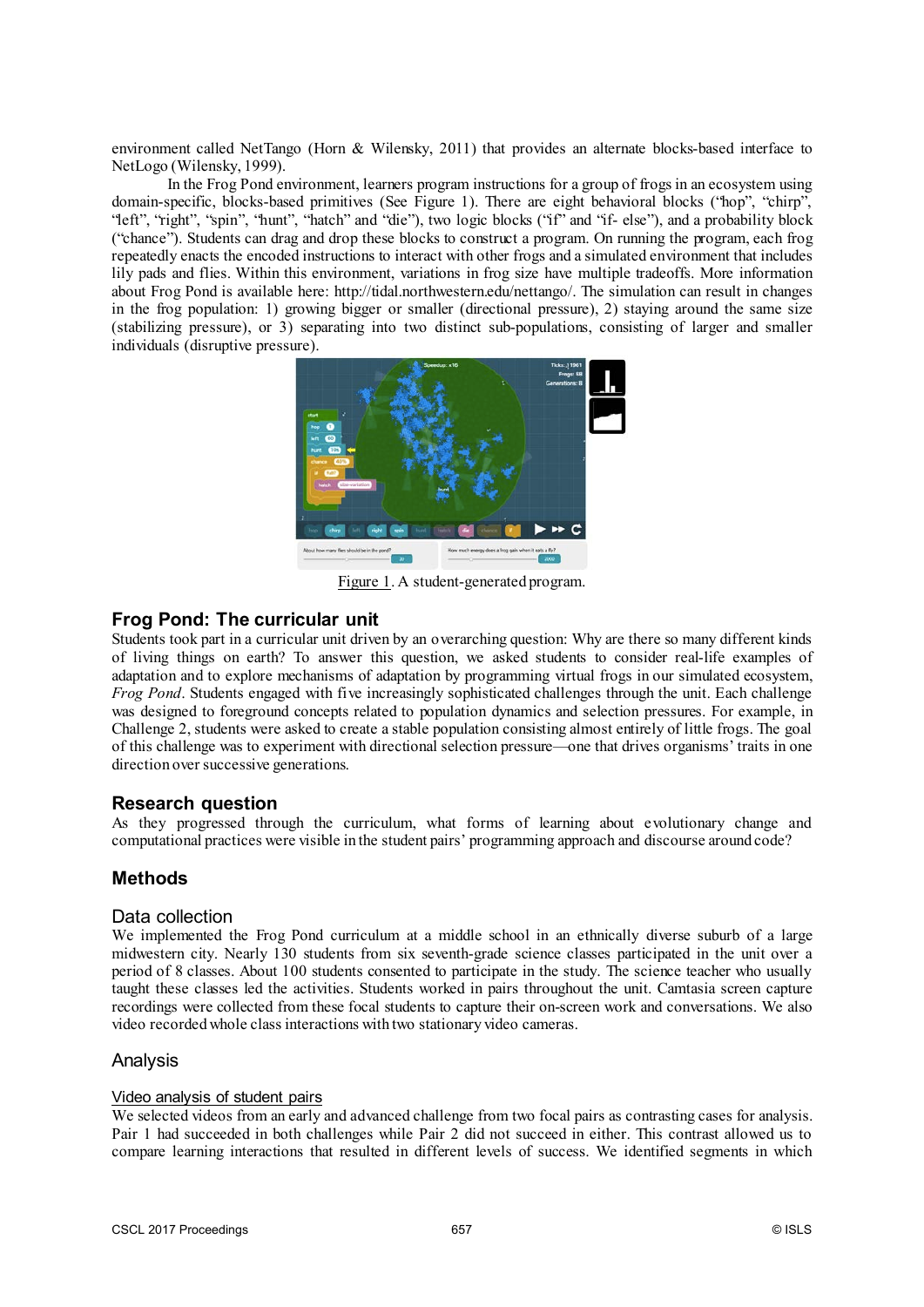students made *code changes* (added or removed a block) or *code parameter changes* (changed parameter values of a block (e.g., chance %)). We then identified discourse segments before and after each change. These segments provided clues about students' rationale for modifying code or about what students observed when they ran the simulation, and how they accounted for it. These episodes were analyzed to examine themes related to conceptual ideas about evolutionary change, and computational practices from the NU CT-STEM framework.

#### Computer log analysis of student pairs

Each time a student clicked the Play button, a log entry was generated, recording what blocks were used with what parameters. Across the 5 days of deployment, 12,484 entries of runs were generated. We focused on the analysis of 2585 lines generated by focal students for triangulation. We focused on extracting two key features: Code blocks used in each run, and changes in parameters and blocks used in each run. Below is an example of a log entry: entry:hop(1);left(60);hunt(10s);chance(40%);if(full?);hatch(novariation);end;end; (1)

This log entry shows a program composed of 6 blocks with 2 nesting blocks ("if" and "hatch"). Given this information about student programs, we could obtain differences in programs used in sequential runs. We chose to use Levenshtein Distance (LD) to measure this. LD is the minimum number of changes that are needed to make alphabets string identical to the next. We wrote a Python script to convert the original log to a string to obtain meaningful LD between runs.

# **Findings**

#### Anchor code: Modularity as evidence of conceptual learning and CT practices

Our analysis of learners' code changes in an early and advanced challenge led to the development of a construct that we call *anchor code*. Anchor code refers to a body of code that creates a stable base from which further explorations take place. There were differences in the expression and grain size of anchor code in the two pairs as well as in their quality in stabilizing the system.

For Pair 1, anchor code was located in a set of code blocks that would make the population stable. For instance, when they began Challenge 5, Cory said: "How do we do what we did the one time, the one that was really stable?" They proceeded to construct a set of code that was nearly identical to what they had constructed as part of Challenge 2. Using this code, they attained a stable population that fluctuated around a steady carrying capacity. They then proceeded to make minor modifications to this code in order to meet features of this new challenge. In contrast, for Pair 2, anchor code was of a lower level of modularity and was less stable. Though this pair made several code changes in early and advanced challenges, they came to consistently rely on specific chunks of code to produce specific outcomes. Anchor code was seen in specific strategies using smaller chunks of code to produce specific effects in the model. For instance, Pair 2 did not succeed in stabilizing the population, though they avidly avoided a population explosion and extinction. This suggested that they recognized the importance of maintaining stability in the population, though they did not succeed in doing so through the code alone. Pair 2 used chance % [die] and repeatedly modified the chance% parameter to maintain stability.



Figure 2. Pair 1's programming to the left, and Pair 2's to the right.

We found evidence for anchor code in the log data. Pair 1's progress in programing (Figure 2, left) showed increasing stability. In early challenges, the pair made radical changes to their code as shown in the high LD peaks. From Challenge 3, they entered a more stable stage of coding. They made one large change and then mainly small continuous tweaks to the code, as shown in the valleys after occasional high peaks. In contrast,